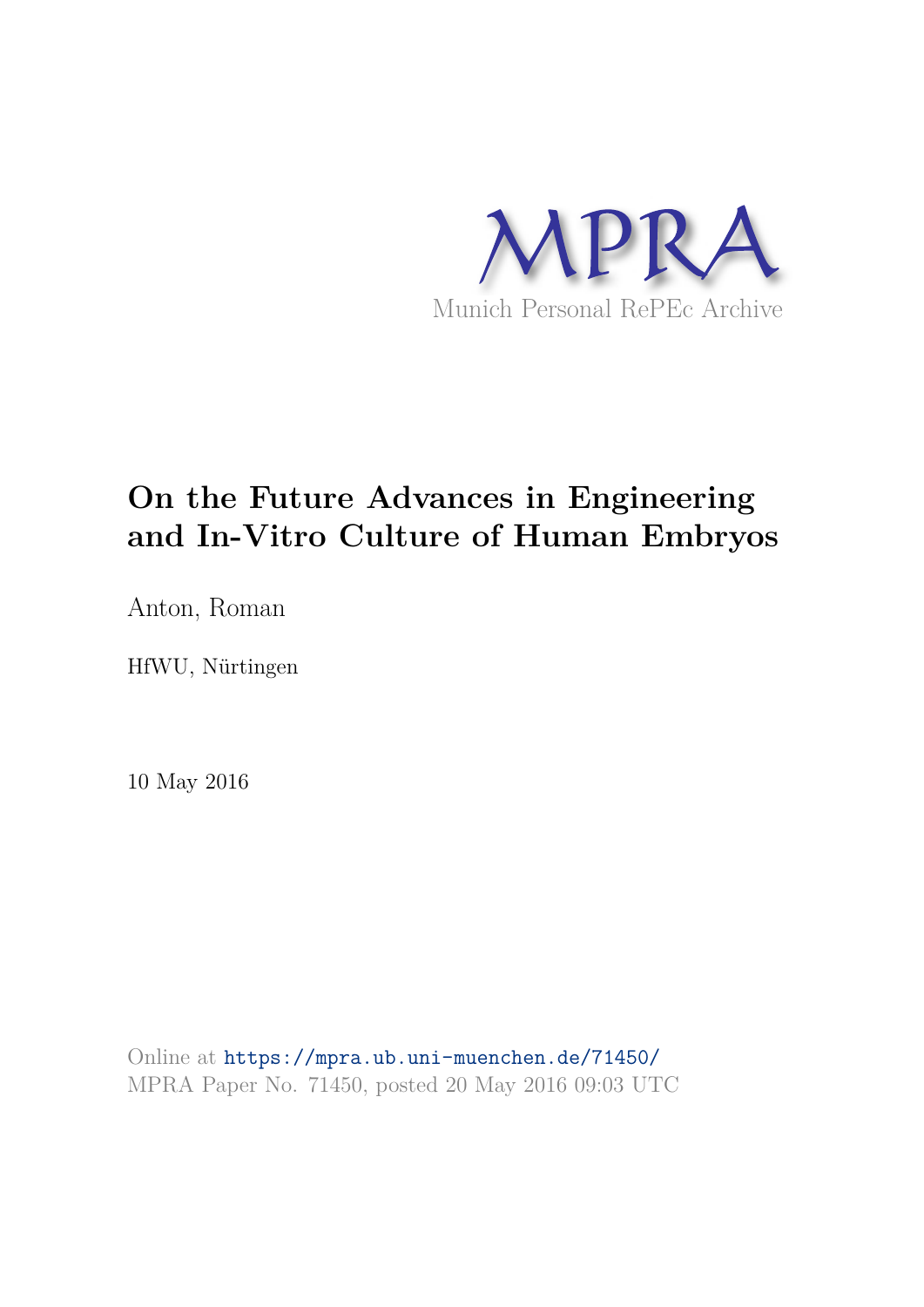# On the Future Advances in Engineering and In-Vitro Culture of Human Embryos

### Roman Anton<sup>\*</sup>

Recently, two embryologist laboratories have independently and jointly reported that they have teamed up and successfully cultured human embryos in-vitro beyond the previous technical obstacle, as well as the widely and also generally accepted moral and legal limit, of the implantation stage<sup>1,2</sup>: i.e. DPF day 14 (days post fertilization). Although this new model system can offer many interesting new insights into human development, it also represents an ethically highly complex and controversial issue. Another big break with recent ethical taboos and widely accepted standards, and hence R&D constraints, has also occurred recently, as Chinese scientists for the first time genetically manipulated human 3PN [tripronuclear] zygotes [which are the 'remaining' lower quality zygotes, while 2PN zygotes are used for human IVF, in-vitro fertilization], and also the resulting embryos, using a relatively new and powerful genome editing CRISPR/Cas9 technology, which is yet still in its very biomedical and methodological infancy (nevertheless, this method is already used manifold, likely due to a "keyword derived grant success effect"). Both, in-vitro culture and human engineering have very far-reaching implications: Already today, it is of highest particular importance to

mention that the way is about to be paved for new in-vitro "embryogenic engineering strategies" emerging in the future, which will plan to also make use of human embryo invitro culture methods (for method prediction see Fig. 1) instead of the pretense to only try to get clues for rational design of better stem cell differentiation protocols. Rational design can be predicted today to not find all major clues due to inherent embryonic complexity. The use of an ECM matrix is only a natural exception, as it doesn't correspond to the highly regulative auto-patterned embryonic development - but enables it here from the outside. Hence, one can already predict today that "embryo cultures" will be used as additional stem cell differentiation protocol in the future to yield all cell types of the body, rsPSCs<sup>3</sup>, and even various precious adult stem cell precursors, and embryonic organs<sup>4</sup> - that could be subsequently grown in-vitro, or in-vivo xenografts (in this case organ growth). This discussion shall review and add some crucial new points to this debate.



isolation (ESC generation), reinjection (embryo engineering)<br>dev.: developed, IPSCs, induced pluripotent stem cells, DPF: days post fertilisation  $\leftrightarrow$  $Abr$ :

**Fig. 1** Prediction of potentially emerging embryogenic in-vitro methods that would also require an extension of the Carnegie 6a limit, causing unseen ethical issues.

 $\overline{\phantom{a}}$ 

<sup>\*</sup>Corresponding author: <u>roman.anton2@gmail.com</u>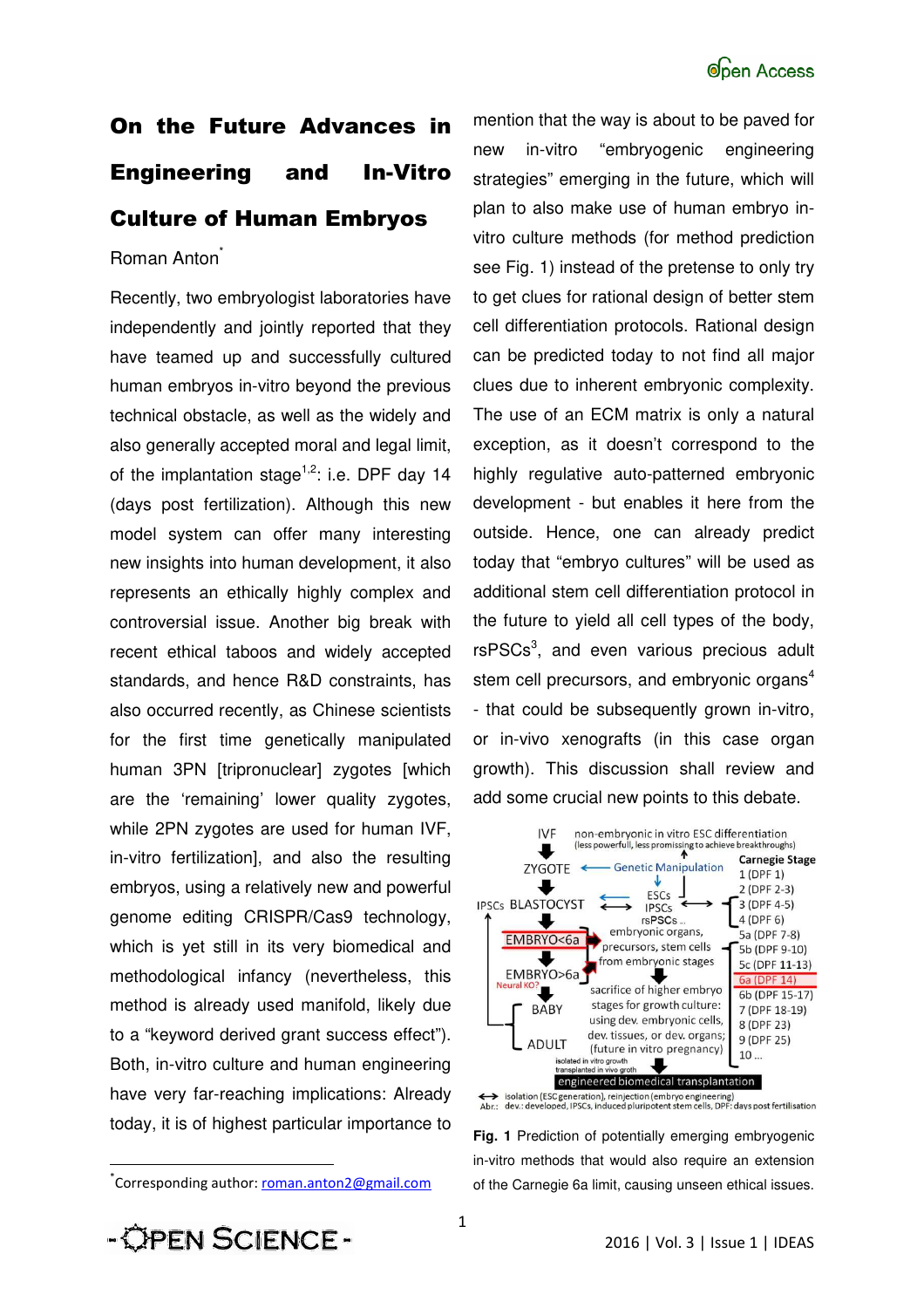#### **Carnegie 6a: The Day-14th Rule**

So then, human embryos were cultured invitro beyond the implantation stage using a simple growth media and a widely used and simple implantation matrix, which bears a standard complex mix of ECM proteins<sup>1,2,5</sup> (matrigel) to substitute for basal membrane signaling. This new procedure thereby allows a natural self-organizing autonomous growth of the hereby attached embryos, or also pluripotent stem cells, likely enabled by a critical cell mass, a blastocyst cave structure, geometrically, cellular polarity/structure and via signaling, e.g. of the basal membrane with integrins  $(β1)<sup>5</sup>$ : a cell to matrix signal, anchor and mobility, and informative interaction hub. Moreover, at this point, the advanced in-vitro protocols of the two new publications also indicate that these culture methods seem to already allow today - or very soon - yielding even much higher human embryonic stages in-vitro. In fact, the fallen technical hurdle puts all "too-curious" scientists on "a collision course" - but also makes any future control of it much more difficult. In between the lines, the studies indicate the potential of a technical feasibility far beyond day-14 that may be astounding but is not allowed by many and relevant national laws<sup>6</sup> and international guidelines of today<sup>6</sup>, and this prospect is also prohibited to be tested in experiments (so how can we finally know and not guess?). Nevertheless, the in-vitro culture potential has already become another key reality and technological point of argumentation in the global debate about a potential shift of the

allowed embryonic time limit. Initially, the 14 day DPF day-14 time limit was implemented internationally by 12 countries as three of the authors have also briefly reviewed here<sup>6</sup>. But already today, they conclude and strive for revisiting and extending the international "14 day rule" - but why so fast and so early, one might wonder? Where does the necessity arise for a fast change, from "competition"? A motivational driver usually is the scientific kudos. Hence, it is very likely that functioning protocols already exist and the hidden R&D potential behind these new embryo culture strategies promises more of it - if they were allowed ethically and legally (the R&D limit seems to be already the day-14 limit). In fact, already today, the day-14 rule is not taken as serious by scientists, as the legislator could have originally meant or intended it, potentially indicating some standard erosion. However, it really makes in fact very much sense to technically look at the developmental stage<sup>6</sup> and not the day post fertilization (DPF). Hence, it would be at least technically better (without giving a moral connotation) to define a specific developmental stage and not a specific DPF, also due to the different timing that can occur in-vitro, which was also found before in the "in-vitro differentiation speed" of embryoid bodies derived from embryonic stem cells  $(ESCs)^7$ . Since it is not possible to arrest development at this stage, instead of the 14 day DPF stage, it were better to use the developmental stage defined term "Carnegie Stage 6a" that corresponds to the primitive streak, body plan, and the axis formation

- OPEN SCIENCE-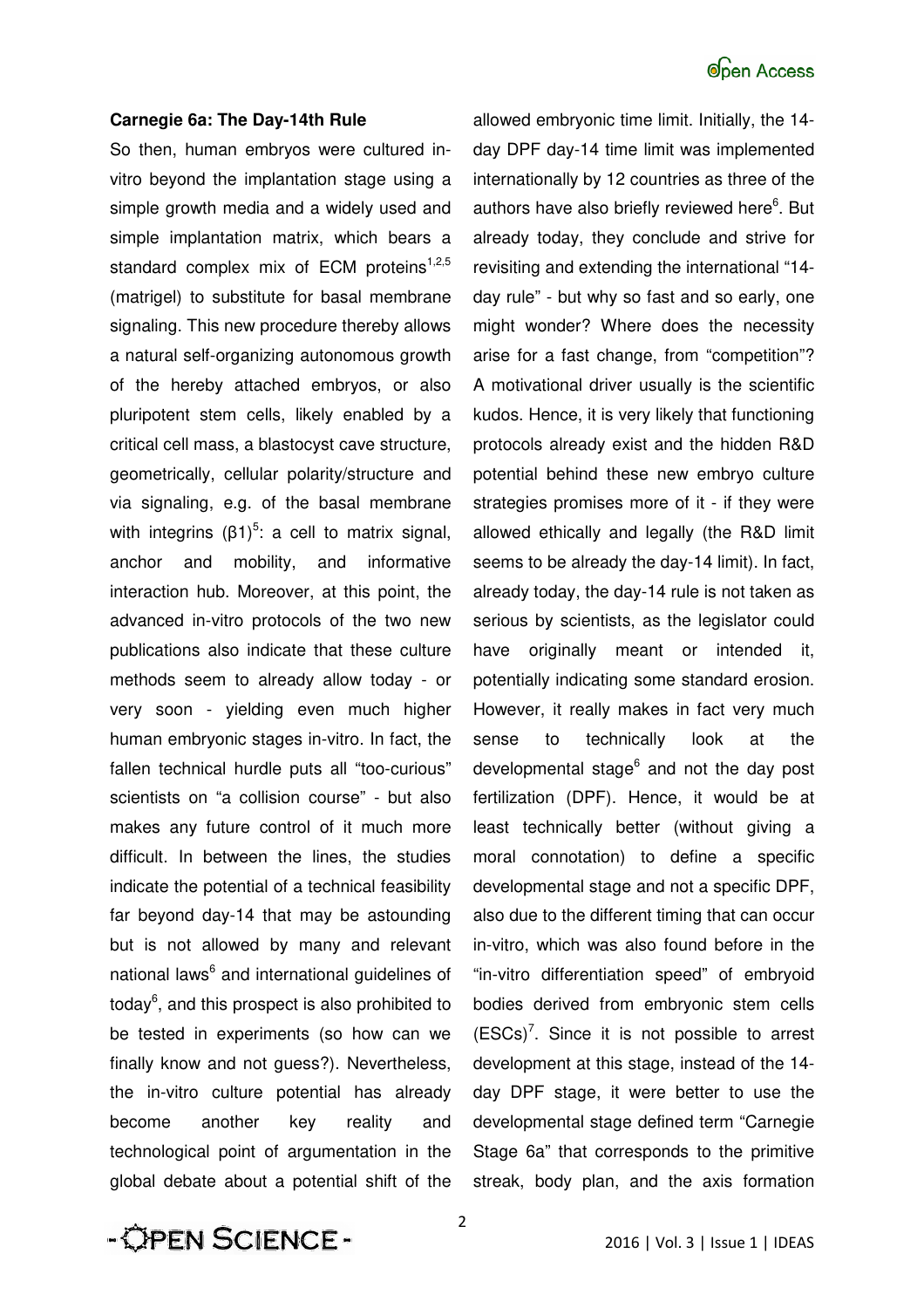stage, as well as individuation, and distinct pattern formation, while a spatiotemporalization takes place alongside with a process called germ layer pre-specification, including differentiation into the neuroectoderm making the prospective brain/CNS. Hence, the distinctly defined sub-stage term "Carnegie 6a" not only makes very much sense from a legal-political, but also from an embryologic and scientific point of view.

### **Additional Points for the Ethical Debate**

The "day 14 guideline", which was, however, implemented in the real-world laboratories as "Carnegie 6a" and in the studies, should be thus legally adjusted, like the international guidelines to "Carnegie 6a", even if such would be further extended one day for a specific but highly controlled purpose. The Carnegie 6a or day 14 DPF line was also intentionally drawn<sup>6</sup> close to the point when the very early neural progenitor cells of the prospective CNS/PNS first develop in the neuroectoderm (a precursor blastodermic layer of the embryo). The basic logic behind most of our ethical decisions stems from a widely unexpressed belief and assumption that the "functioning nervous system" and "cognitive self" would entitle us to "human rights" - and, as it also seems, not one of the other cell types of our body (a neurocentric ethical and senior anthropocentric minted logic). Hence, today, our non-neural body belongs, somehow, like a biological property, to our respective and functioning CNS/brain, and is used and owned by it every moment, also in most relevant legal contexts. But, it cannot exist independently without our body and has achieved to bear the human rights comprising the legal rights that its biological assets of the individual remain undamaged and "free". This dominating argument of partial cognitive neuroscience originally stems from the idea that our perception, feeling, consciousness, thinking, and so on, is a key prerequisite for our self and being, and thus of our human rights that are more legally-bureaucratically termed "moral status" these days and also in this debate. This is, for example, why our medical systems may treat a diagnosed "brain-dead patient" as "clinically dead" (moral status of a dead), which self-allows the medical practitioner to even stop all life-support, like machines, even if only cognition is somehow deeply impaired (with some exceptions still given).

### "*Can you really give a human embryo the moral status of a dead human person?"*

The answer is no and indicates that the entire idea behind giving a "moral status" is misleading due to the multidimensionality of the dilemma. But this also doesn't mean that a final conclusion is reached here - also due to the multidimensionality of the same dilemma. Additionally, that "no final conclusion is reached" doesn't mean that this is a final conclusion that is reached about this topic in any way and that a line can or cannot, or should or should be not drawn somewhere in the sand. However, it can be concluded that all dimensions and facts and all contexts have to be considered

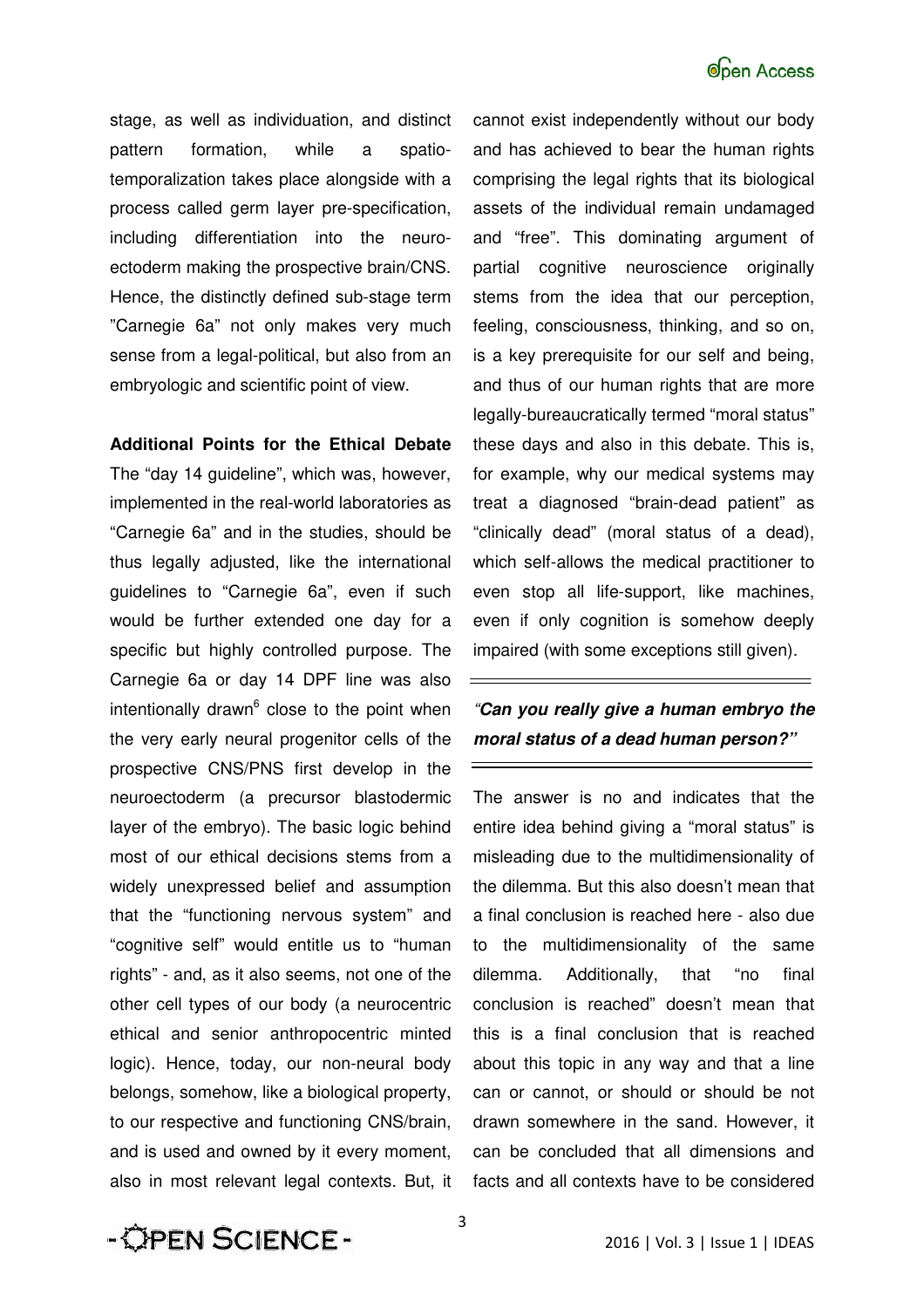

in a well-weighted and unbiased but at the same time also political manner - which is in fact also a dilemma - and that the answer can be still either yes, no, or in between, i.e. in the sand. Thus, this is actually where the discussion should start and not where it ends. From the previous example, we may derive that the functioning of the human brain/CNS is also in our health care system the underlying defining feature for the steady admission of "human rights" and the "human right to live". Whenever it comes to such definitions, we can find that the overall functioning of the CNS can be in fact defined "quite differently". Functioning is more ambiguous than often and widely anticipated. Hence, until today very many inconsistencies in this CNS-derived logic, justification, jurisdiction, and ethical rationale of human rights still exist, as "functioning" can be defined and technically assessed in many different ways, also in the "human embryo ethics standards and stage limit debate". What might seem to some of us maybe like somewhat "scientifically irrelevant philosophic thinking", nevertheless, finally drives all of our hard-fact decisions, laws and also standards about this methods and thus also science. For instance, also the basis of the "moral status" that we admit to embryonic life and other life, for instance, a "potential extra-terrestrial life" or to animals of this planet. The mentioned inconsistencies also persist here, and once again due to the ambiguous definition of "functioning". To also give some example for this ambiguity: (1) what if we are not very intelligent relative to

extraterrestrial life [would our brains maybe start to claim our right to live differently?], or a real-world down to earth example (2) about 65 billion animals with very high cognition, with intelligence, and also a very complex CNS are still mass slaughtered per year, as their CNS does not seem to entitle them to specific or equivalent rights" - according to our CNS that defines functioning via a higher and more anthropocentric type of quality in cognition. "Quality of cognition and thinking" is likely to be much biased since it is always defined by a thinking that entitles itself (there is not "one measure or way" to test it). A more specific comparison in this context might be the nationally highly related and often debated legal time limit on human abortion. Many countries orient on the Carnegie 6a stage, i.e. the 14-day rule, but "much later legal limits" are also found with up to 90 days, for example in Italy, or even up to "full viability reached by the biologically independent child", e.g. in the Netherlands, which can be up to ca. 160 days, or week 22. This very late stage corresponds with an already very much developed human embryo, brain, and individuality. One could also easily argue that an already "functioning brain" can be diagnosed depending on how it is de facto tested and assessed (ambiguity and qualms increase with stage). That week 22 might be in fact a limit set too late, is also seen by many professionals from the medical field, and the fetus and brain may even feel pain already before week  $20^8$ There are in fact reasons to speculate that a "preliminarily functioning" brain is very likely

- OPEN SCIENCE-

4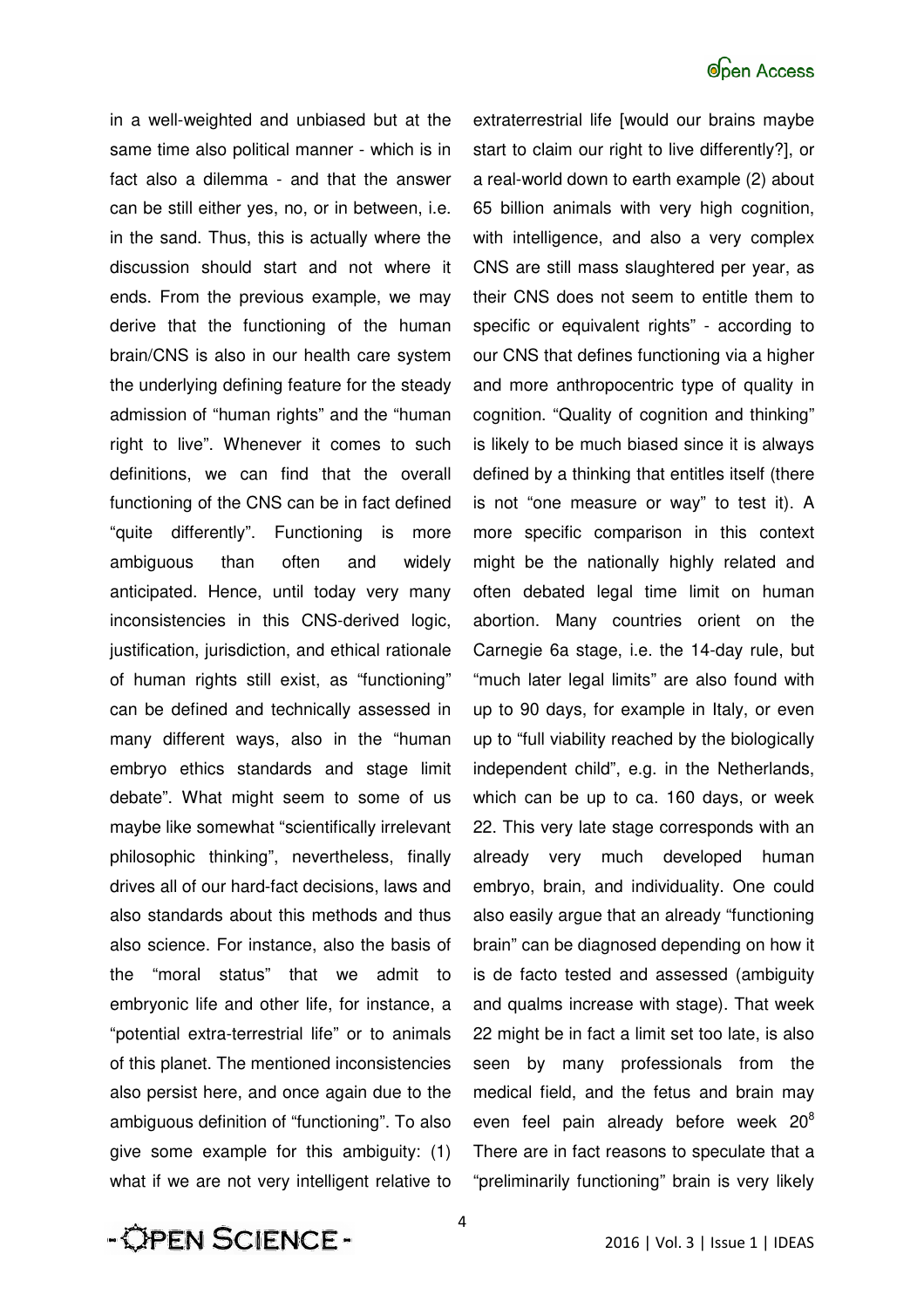to be found yet in much earlier stages. These facts and ambiguities should be better researched (if this is ethically and technically possible) and they still need to be better understood. That "a line is drawn in the sand" - as it was stated by the three authors $6$ - is correct, but it cannot be used as an argument *per se* to shift this line in one or the other direction. "Arguments can be found" to draw the line at very many stages starting from stage 0 - as a human life frame has an ethical value that can be in fact weighted differently. By trend, some religious people might weight it 100%, less-religious scientific people might see it close to 0%, as only some cells that do not think or feel, and there would be also a very high somatic cell turnover every day; but these somatic cells would not team up to generate a new human life (generation of IPSCs<sup>9</sup> are an artificial exception to this rule that only happens in the laboratory). Still, this situation indicates the existence of multiple relevant dimensions and that a more complex ethical issue is given here, which needs to find a way to integrate all scientific, technological, societal, social, ethical, religious, medical, cultural, criminal, philosophical, and human rights questions, and all of the related or respective contexts, by carefully and exactly weighing in all of the manifold contemporary and future associated risks and opportunities, and how they would really turn out to transmit de facto in the realm of possibility of the real world. Additionally, today's "attainable feasibility of controlling" of such embryogenic procedures to avoid potentially undetectable breakings

of the law should be also better considered. Future long-term strategic implications and "nash equilibria" should be also kept in mind.

#### **Advances in Manipulation of Human Life**

For the first time in history, human embryos are genetical modified, somatically and also (very likely) in their prospective germline<sup>10</sup>. Also, many additional genetic, epigenetic, cytosolic, and other molecular modifications are already thinkable today. February this year (2016), the UK's HFEA<sup>†</sup> allowed - also for the first time in history - to genetically engineer human embryos in a so-called western country, which is facilitated by further advancing genome editing methods like CRISPR/Cas $9^{11-13}$ . As a result, human embryos are already routinely modified and engineered using the "remaining 3PN zygotes" from IVF procedures. This first report about this strategy published by Chinese scientists in 2015 demonstrates the feasibility to genetically manipulate human zygotes and  $embryos<sup>10,14</sup>$ . Noteworthy, these scientists were still facing several significant difficulties with the method and indicated that the "fidelity and specificity" of their protocols must be still further improved a lot for all potential clinical applications (low efficiency, high-risk off-target effects, mosaic editing)<sup>10</sup>.

**Mosaic Editing, Allele Complexity & More** The notion of the Chinese report of mosaic editing, post-human zygote manipulation, reveals how we can estimate the state of the



 $\overline{\phantom{a}}$ 

<sup>†</sup> Human Fertilisation & Embyology Authority, London, UK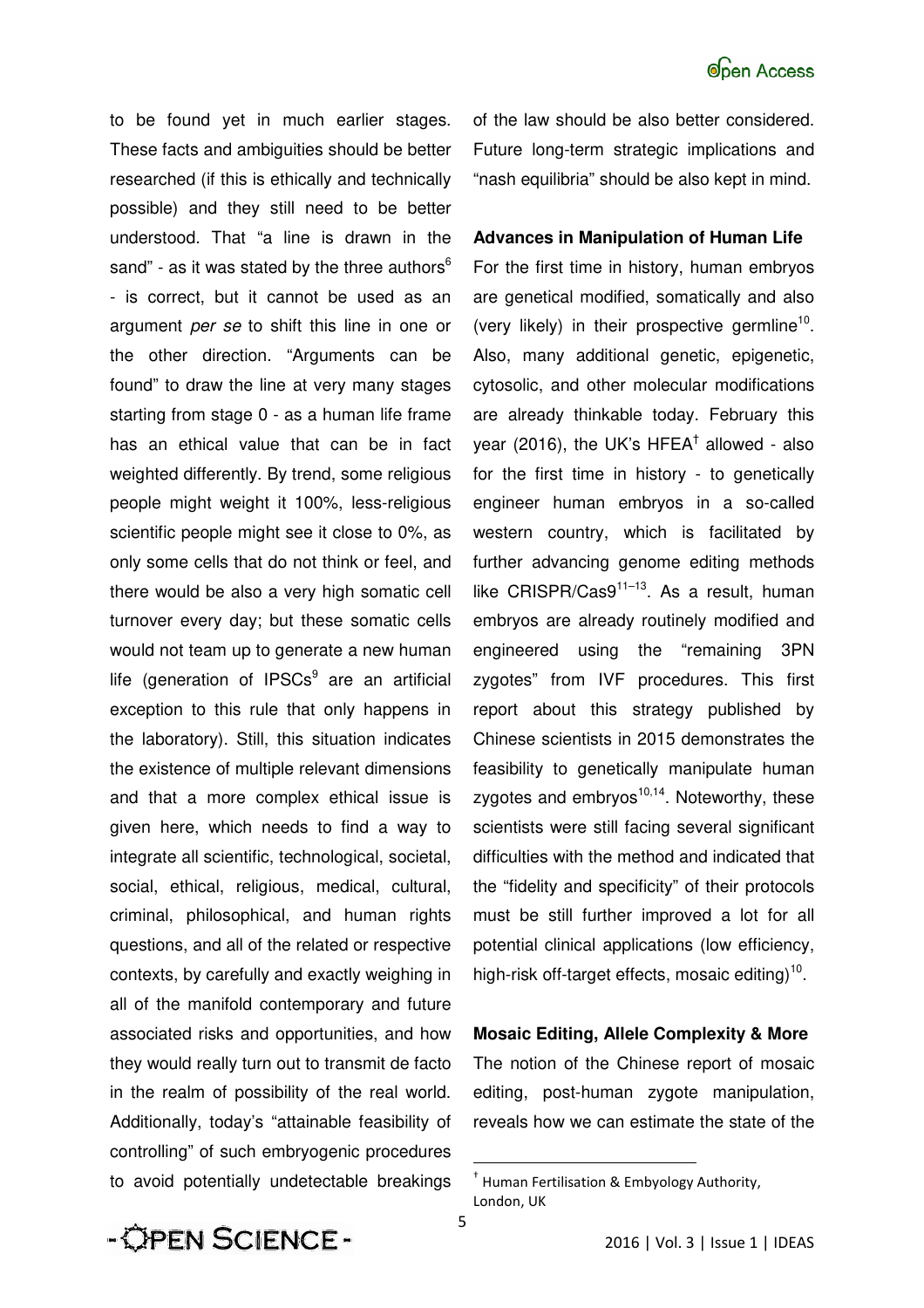recent methodological affairs<sup>10</sup>: The CRISPR /Cas9 method is still very much in its testing phase. The mosaic phenotype is also known from inducible homologous recombination in ESCs and embryos (not shown) or CRISPR methods in other mammalian systems<sup>15</sup>, i.e. mouse embryonic stem cells and the early embryos. By only looking at the particular methodological and genetic risks it becomes already fully apparent that human genetic engineering is not justifiable today and there is still a long way to go while adverse genetic effects are better researched in mice. The genetic manipulation of the human germline bears too many uncontrollably high risks.

#### **Embryology-driven ESCs Methods**

It has become clear that the most powerful embryonic stem cell protocols are likely to go "the specific route of embryology" - although differentiation not always has to take this strict path and can also sometimes take "alternative, more artificial routes" (e.g. in the engineered non-embryogenic cellular ESCs in-vitro differentiation protocols). Despite this ambiguity, it is still argued today that the only and best way of rational design of the differentiation protocols for human, mouse, and maybe all mammalian stem cells, is to "learn from embryology to resemble it in-vitro in the stem cell differentiation cultures". This is also a key argument and the last outlook given by the recent reports<sup>1,2</sup>. However, this argument might be used to put regulators and populations mind at ease - and there is an even later and more far-reaching outlook to be given, which is actually already much

thinkable today and "not unrealistic" but even "likely to happen in the future": technically, as one could easily agree, the best way to resemble something is, in fact, to do it exactly the same way. Thus, the best way for regenerative medicine stem cell research to resemble embryology could be to enable embryology itself in-vitro - and the new reports indeed show a new and high method potential and maybe hidden affinity for such embryogenic strategies and approaches<sup>1,2</sup>. To best resemble embryology in vitro, future scientists could thus enable or simply (only requires IVF plus growth culturing methods differentiation would go its programmed way) perform embryology in-vitro, and the reports and demands to extend the day 14 Carnegie 6a limit are probably only the very first step in doing so, and many steps alike are about to follow. Hence, the kudos-drive will prepare the society for sequentially higher staged limits of embryo experiments fueled by the promise of salvation of new embryogenic tissue and organ transplantation medicines. Hence, these developments have to be also seen in the emerging context of potentially arising goals of the emerging future applied embryo engineering research. Nevertheless, most researchers, even the leading experts in the field, still did not fully mention the big picture or the future potential and risk of these methods, as it can seem, including these very latest breakthrough reports<sup>1,2</sup> (05/2016). Already today, aside from IVF, the use of blastocysts also provides another technically feasible "embryonic vehicle" to perform all steps of differentiation within

- OPEN SCIENCE -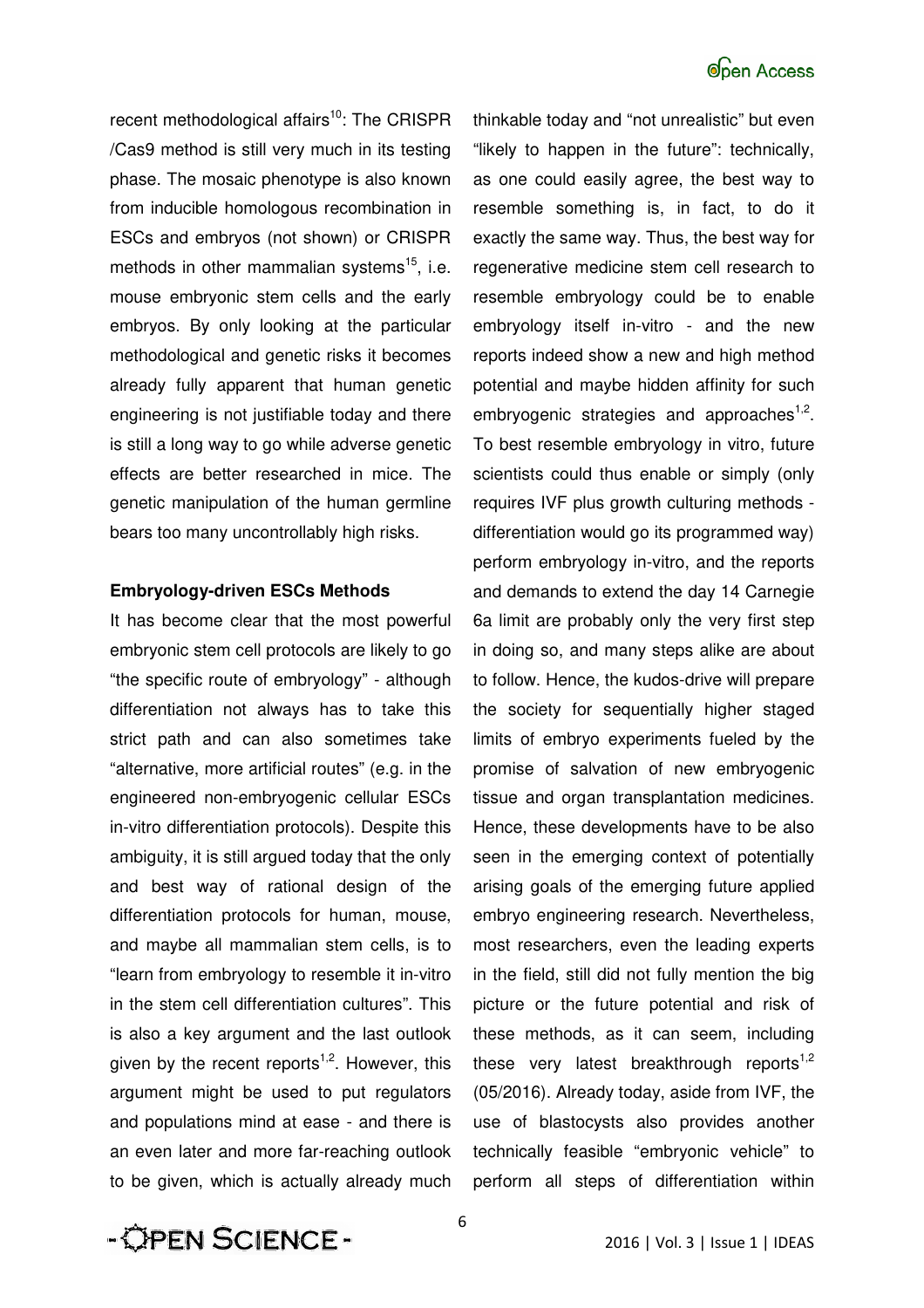embryologic contexts (Fig.1). Embryonic invitro culture is a promising scientific field on the other hand for all sorts of R&D purposes: (1) to better understanding in a "model system" human (early) embryology and development (the model system is not only a model it is the subject itself), (2) for rational design of cellular in-vitro differentiation protocols, but also (3) of human genetic and other types of engineering, and (4) of embryo in-vitro culture techniques to harvest primordial cells and organs<sup>4</sup> that could be grown in-vitro and as xenografts for regenerative medicine, rejuvenation, and new organ transplantation. Approach 3&4 both bears high ethical risks of (I) e.g. human embryo culture for scientific commercial and additional purpose; or (II) potential non-human and human chimera biohazards e.g. with ESCs, IPSCs<sup>9</sup>.  $rsPSCs<sup>3</sup>$ ; or (III) genetic engineering, (IV) germline manipulation, and additional thinkable biohazard of human engineering. Simplified, with other words and highlighting the real implementation risks: in the future, one could, for example, start to sell in-vitro differentiation products that were secretly generated via embryo-methods and hidden embryo manipulation techniques and alike. Such powerful embryo methods could theoretically fully escape public control and could comprise engineered and chimeric human life forms that can bear the potential of genetic ethical and utterly devastating human individual and societal disaster. Maybe that is also a reason why this was not mentioned in the R&D outlook of the recent reports $1,2$ , which is only the very beginning of such potentially emerging embryogenic technologies. But still, these coherences and potential risks must be explained to the public and policy makers at some point, somewhen, and also somewhere: that's why they are claimed here to start a discussion.

### *"All potential risks must be explained to the public and policy maker"*

Another potentially high risk of these new opportunities also stems from a high level of uncontrollability that also arises especially from those risks that are not on the regular and public map of our understanding. The right legal measures should be taken and must be found in the future based on a full understanding of all possibilities and risk potentials, contexts and dimensions, which is the initial idea of this discussion here. Now that embryos can be cultured in-vitro, a longstanding technical hurdle was somehow easily taken and more technical hurdles can be predicted to potentially fall if a publication and procedure is allowed. Today, there is already a significant risk and moral issue that arises whenever (1) human or humanoid embryos are cultured or whenever (2) ESCs are differentiated into human and chimeric non-human blastocyst-derived embryos (e.g. mouse<sup>16</sup>, swine, monkey, and so on) in order to generate "precious primordial stem cells", or "rsPSCs<sup>3</sup>-like cells", which by the way also work in ethically controvertible inter-species pluri- or multipotent stem cell xenografts<sup>3</sup>, tissues, and organs $4$  in-vitro and in-vivo (see

- OPEN SCIENCE-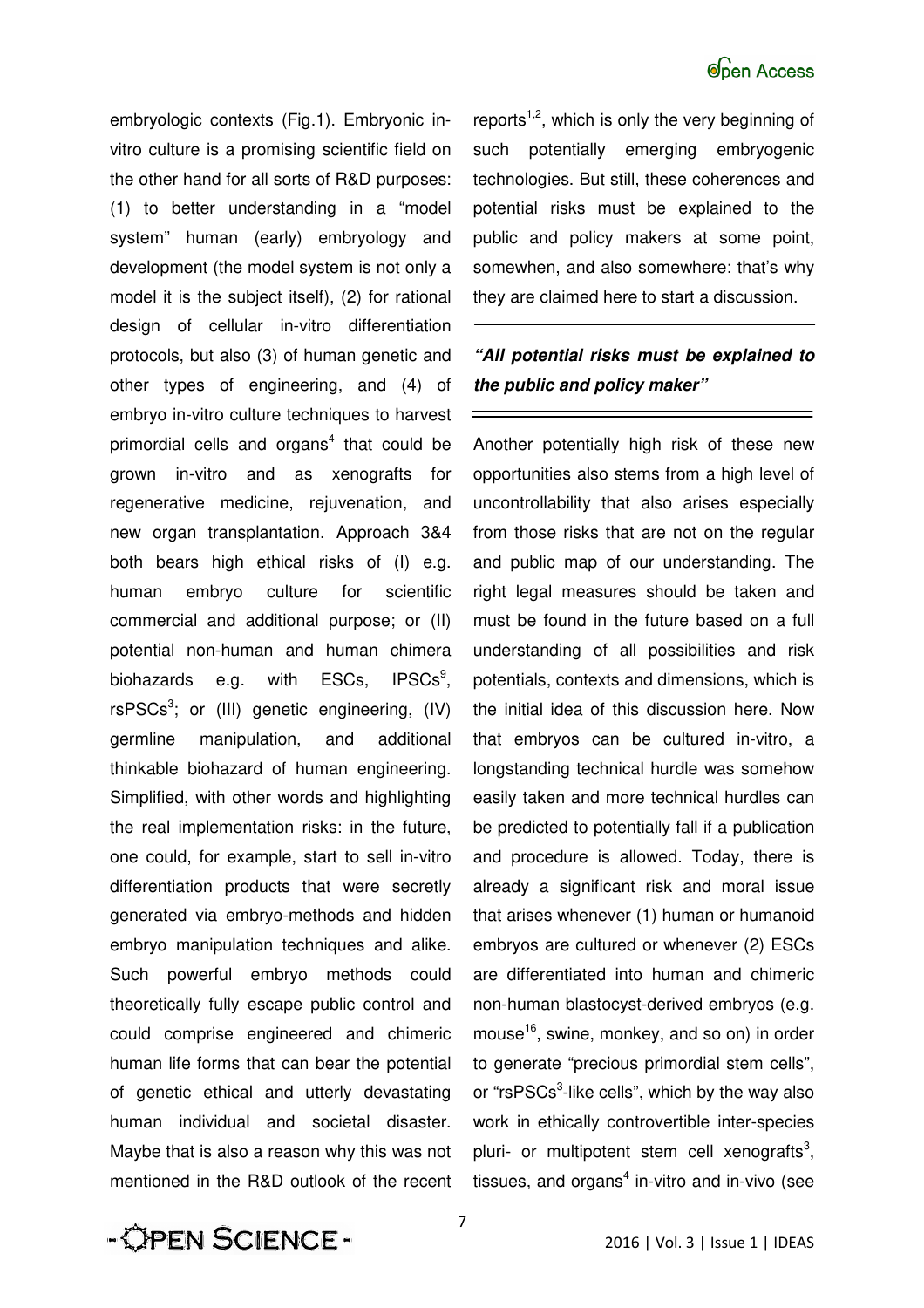

brief summary prediction in Fig.1), and (3) genetic manipulations of the germline, etc. These risks should be much better controlled to prevent a potential misuse today, also in light of the feasibility of late stage chimeras and the "incentives of organ generation".

### *"Human embryo xeno-chimera disasters and genetic hazards must be prevented."*

 $\equiv$ 

For some readers less familiar with the topic, it might seem 'counterintuitive' that stem cell science could now choose to go embryonic, as the authors have just identified new culture ways to go in-vitro, and in-vitro methods would advance fast - seemingly. Nevertheless, they, in fact, only assured a new in-vitro way to go embryonic in-vitro to undergo it's in-vivo stages in the absence of "external" maternal tissues mimicked here<sup>1,2</sup>.

*"The embryonic path could be seen as the fast and easy lane of differentiation into all body tissues, organs, and cells".* 

This embryonic fast-track comes along with high potentials: high opportunities and also high moral and human risks. The in-vitro advances are in fact on the extra-embryonic side of in-vitro development: the blastocyst's implantation while the program of selforganization of the human embryo devoid of maternal tissue<sup>1,2</sup> is running best in the embryo context. Put simple, as mentioned also in my thesis, the high level of inevitable self-organization is based on an "anticipated auto self-patterning mechanisms of ESCs"

(embryonic stem cells) in the blastocyst, later the so-called epiblast cells that form the primitive streak embryo that forms a critical mass that in turn interacts in the blastocoel with the blastocyst's basal membrane and geometric cellular structure. Hence, to fully resemble embryogenesis one can start with IVF (zygotes; fully feasible) or a blastocyst stage (partially feasible engineering; usually chimeras; but method potential generally given), while it is still thinkable that optimal in-vitro protocols could be found to circumvent this approach one day, which not necessarily has to be "fully reflecting the underlying embryology" (i.e. resembling the embryonic molecular-genetic sequence of cellular states), but can be also found via engineering and screening strategies.

*"If scientists will one day make use of this emerging embryologic differentiation method, and if they want to grow e.g. a human eye, the embryo that they will have to sacrifice for that will also have a highly developed human brain and stage, causing an unseen bioethical dilemma"* 

### **Blastocyst Stage "Embryonic Vehicles"**

Today, it is technically still not possible - or unthinkable - to rejuvenate embryonic stem cells into a zygote or into multicell-embryonic stages (Carnegie 0-2, see Fig.1). This would allow for in-vitro blastocyst development, a powerful embryonic stage vehicle for a full embryonic program induction. Additionally, it is still also not possible to create a blastocyst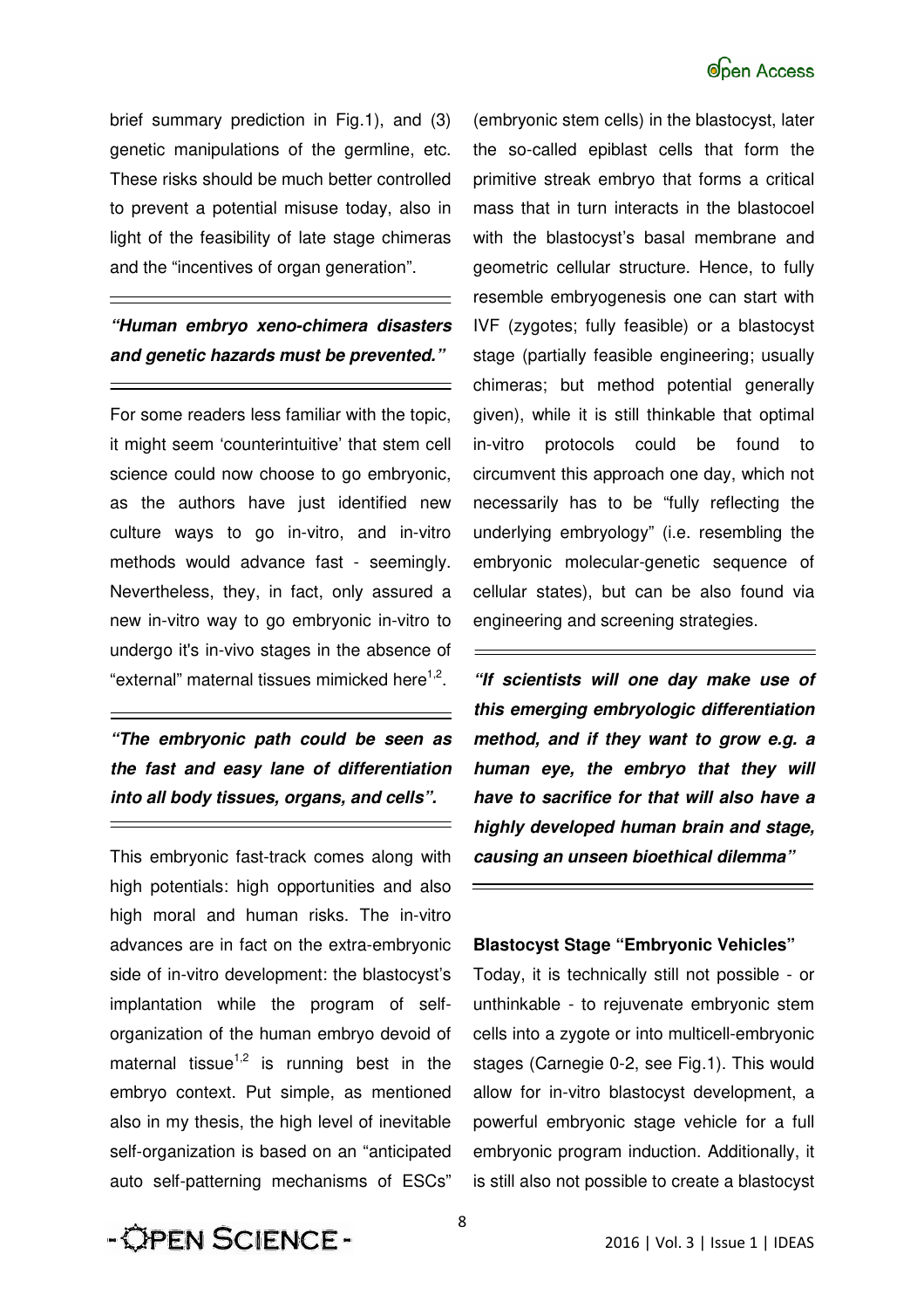in-vitro (ca. Carnegie 2-3), which would be another technical producibility breakthrough as the blastocyst is still the key vehicle for many embryonic stem cell strategies and to "go embryologic" in engineering protocols. Yet, also recently, new technically promising reports indicate that this could be feasible one day<sup>17</sup>: for instance human ESC-derived trophoblastic spheroid implantation models $17$ could maybe become a next further advancement. Although ESCs could technically give rise to trophectoderm (TE) cells, so far, a functional blastocyst has not yet been engineered from scratch, in early 2016; but the point is: it could work one day. Then, blastocysts filled with ESCs could be developed into embryos in-vivo and -vitro. So what has in fact happened here to ESC biology is that it starts favoring to "also go the embryonic route", which means taking real embryos instead of finding tremendously complex in-vitro ESCs protocols (e.g. for entire organs<sup>4</sup>), while stem cell progenitors seem more feasible to be found in-vitro without embryogenic protocols. Knowingly or not, as this strategy was not mentioned in all the reports, which only conclude to focus on the rational design of ESC in-vitro protocols while forgetting about the potentially evolving embryogenic protocols $1,2$ . The technical reason for the embryogenic need in the protocols is that the early stages of ESCs, especially the ones around the "Carnegie 6" stage, all have to go through a spatiotemporal signaling attached-blastocyst autopatterning phase, which is also likely to be geometrically and structurally primed, and

via cell polarity and signaling  $5$  also with the basal membrane e.g. mainly integrin  $β1<sup>5</sup>$ . The early ESCs stages have to deal with the auto pattern formation program that happens best in a natural context and the "framework of the blastocyst" - and only a partial semiauto-patterning can be observed with ESCs alone<sup>18</sup> in vitro (not a full functional embryo formation - only a resembling of embryonic patterns). All ESCs and embryoblast selforganization is, in fact, expectable from their described nature and from all what we know today about their biology - but it is still a legitimate new point that was made in the experimental findings that now clearly seem to validate the predominant previous views. With other words, "ESCs need to undergo an independent bottleneck of priming" and selfpatterning within a spherical or flattened spherical/disc like stage: and the best way to enable all development lines at once seems to be the original embryonic development and the very high early interdependence of all tissues could make this a requirement.

*Embryologic cell fate interdependence makes the "embryogenic protocols" a potential future requirement for the* **creation of complex organs and tissues.**

For example, during development, one early tissue sends important key cues and signals to its adjacent tissues of a different cell fate tissue, organ, cell type, function, and future. This is an important method aspect of future R&D that has been seemingly forgotten here, like how to deal with the unseen

- OPEN SCIENCE -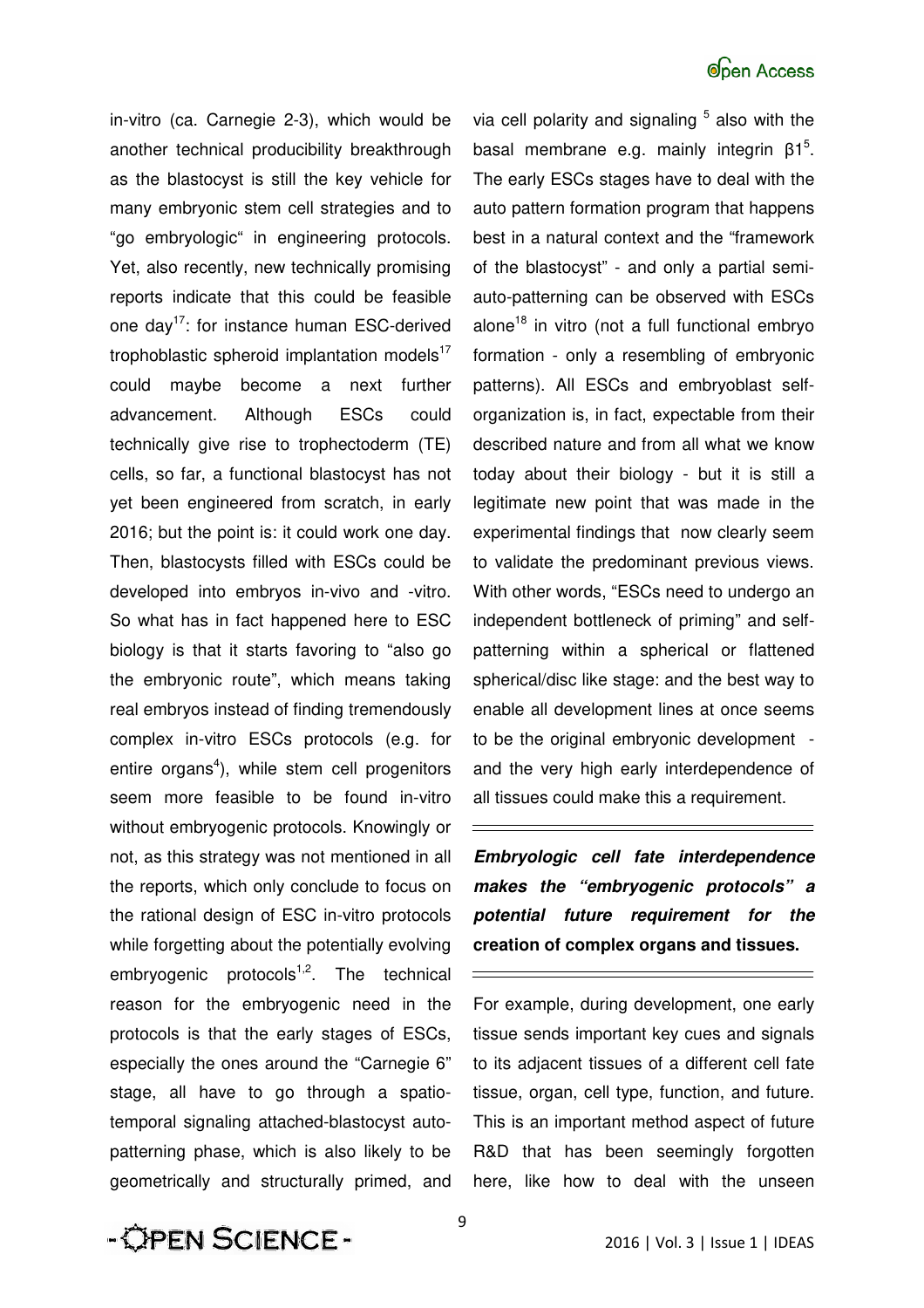

complex ethical issues and dilemmas of human embryo generation and (mass) destruction, manipulation, and engineering? How to prevent human xeno-chimerism and human genetic hazards or embryo crimes? Can potential future biomedical opportunities outweigh all of these high risks? The new methods establish a new deep dilemma and divide. It is already very clear today that it requires new ways to regulate and control these biomedical procedures with human life: i.e. human early life would have to be destroyed to cure another older human life, a new biomedical phenomenon of the more traditional "passed down senior domination" in human societies. Like everywhere, like also in science where the senior scientists dominate our views and finding and junior scientists like me have it difficult to publish (due to publication costs only senior faculty networking peers) like any of such concerns or "future technology predictions" (Fig. 1).

### *A human science-fiction nightmare becomes more reality - but a biomedical dream of regenerative medicines too.*

Also, patient-specific IPSCs<sup>9</sup> grown in-vitro could also give rise to patient specific organs using spare part clones of themselves and alike. Ways will be found to sacrifice the remaining embryo "at the earliest Carnegie stage possible (approach)" due to the high moral issues, while stem cells, organs<sup>4</sup>, and primordial tissues are isolated and could be grown elsewhere. Non-neural embryo culture (conditional CNS KOs) will be found as an

optional (but still problematic) alternative (a human embryo generated without a brain would maybe have a different legal "moral status" in the future, but there would be a rudimentary brain/CNS leftover, a possibility that would cause highest ethical concerns). "Tomorrow" this would be maybe nothing that the population could fully agree with, hence it will be maybe an in the details kept biomedical secret that nobody will be able to check privately without a permission that nobody is granted except some "established seniors" (like it is already today in science to some extent). It could be also an ongoing subject of a "systematic censorship", and so on. Also, animals could be theoretically cultured this way one day (CNS-less), and then electrically enervated to build up muscle - but to escape this dilemma? But what would you think, if an "alien species" or a "genetic slave driver" would do exactly the same with us, or to us? We would most probably reject this idea, wouldn't we? Such theoretical questions could probably help to reveal a more unbiased understanding. An opportunity-risk-dilemma will likely always be inherent all of these methods. The more valuable the tissues, cells, and organs $4$ gained, the later the embryonic stages by trend, the higher the ethical dilemma and moral issues that will arise not only from its misuse but also from its use: hence, opportunities will try to outcompete the risks.

#### **Embryo Policy Dilemma**

Contemporarily, it might be alarming to see that the two most and widely agreed upon,

- OPEN SCIENCE-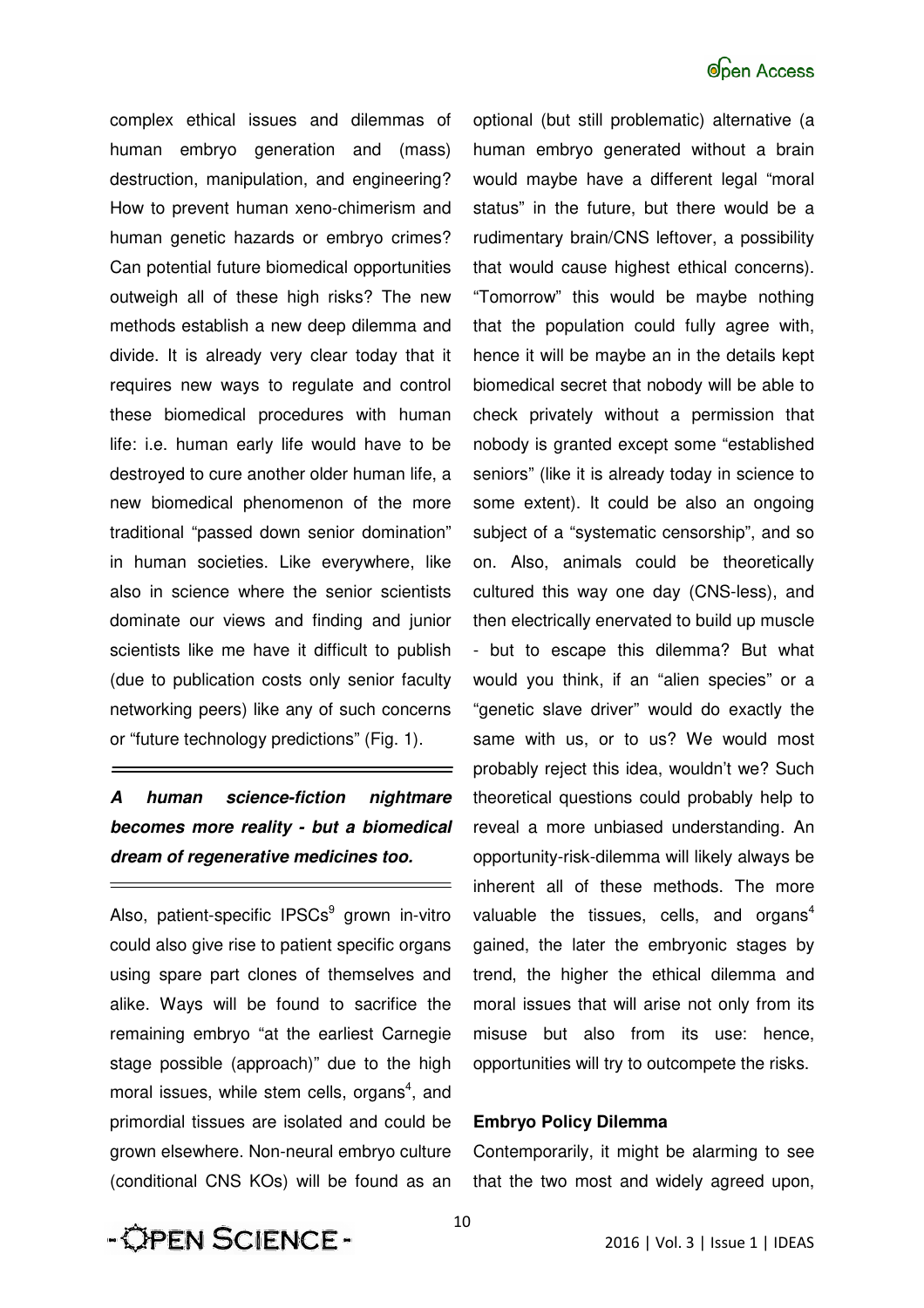

axiomatic and broadly incontrovertible moral standards, taboos, and also legal-political regulations about human life, are breaking away so easily and quickly, and nobody seems to be able to stop this development, which now widely becomes a new normality and reality. This trend is much in line with the globally observable reduction of moral and democratic standards, and also in this case due to the international technology race and a predominant game theoretical thinking found worldwide: "The: if we won't do it, someone else will do it thinking". E.g. due to a lack of international standards, which could be maybe called a "global UN standard deficiency". To be more specific, only some years ago, the human germline was a totally agreed upon, and totally untouchable, taboo for all scientists in many countries. It is now falling so quickly, so unnoticed, seemingly like in a salami swindle. What might be good for scientific progress bears the societal costs of "potentially uncontrollable misuse". China and also the UK will now officially and routinely culture and also modify human  $embryos<sup>11,14</sup>$  and an international law still remains elusive and seems, like all urged for international laws, very infeasible today despite their need. Hence, a reform of the UN might be proposed also from this frontier to make it more capable of acting.

*Let's think of real world examples: Would you allow destroying an early embryonic human life - and up to which embryonic stage - e.g. to give back sight to a blind?* 

So far, by now the US and many other countries have moved to resist and block these trends at least to some significant extent of measures $19$  to embark on the quest for finding the best contemporary solution for the dilemmas.Additionally, many top expert scientists have urged to fully prevent germline manipulation<sup>20</sup> due to inherent and uncontrollable risks, but also to prevent all of the hidden and unknown risks. There is still too many details and risks that are not fully understood<sup>10</sup> and once a genetic disaster has spread - it could be difficult to stop it.

### **Thus, any potential genetic poisoning of the human gene pool via the germline must be prevented systematically.**

Experimenting with human life is always a very difficult moral issue: e.g. embryo manipulation, but also our clinical trials. The reader should please notice that all of these futuristic new "embryogenic methods and human genetic manipulations" are potential trends that are not all going to happen in the next decades but some could. The point is that they can become a bigger reality one day, in a more distant future, which will be prepared for maybe already today, and some methods already today work to some extent. Additionally, the moral and ethical questions of the problem are also much predicated on the adverse societal context and all of the risks of this technology - again including the point that hidden violations of the law seem to become much more feasible over time. Also, several potential violations cannot be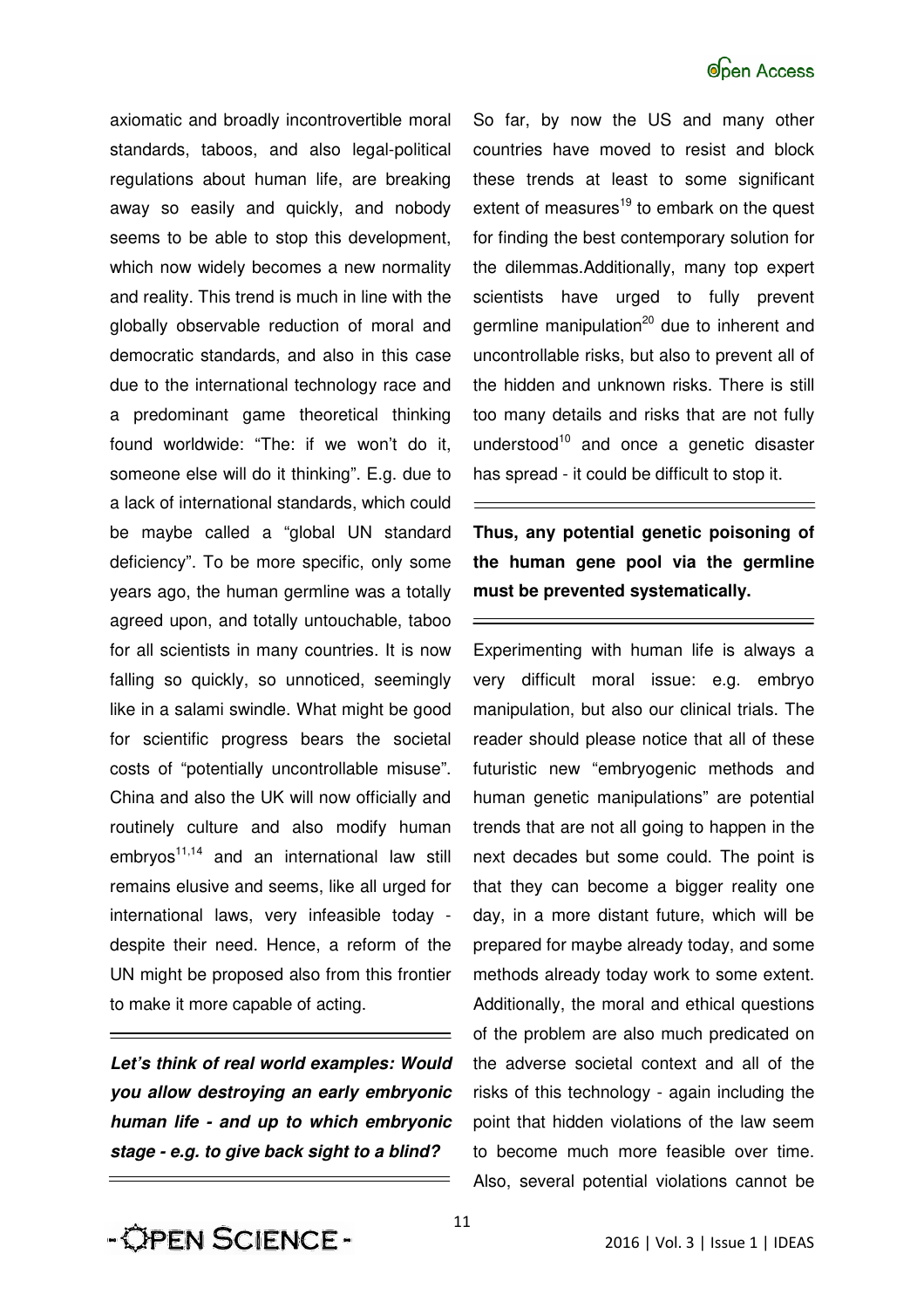

systematically screened for today: e.g. human embryonic stem cells could be propagated indefinitely in laboratories, just secretly, like HeLa cells, of which scientists have generated more than ca. 20 tons until today (of HeLa in 2014). So, how to prevent a misuse here? Human ESCs (hESCs) could be also injected into blastocysts to give rise to engineered, modified, chimeric and nonchimeric embryos even in medium-cost labs all around the world. The same holds true for the abundance of human zygotes (3PN, 2PN, 1PN) that could be easily miscounted or also accounted differently and transported frozen around the globe. This indicates that "a lack of controllability already exists today". How should that get any better in the future with all of the new methods evolving? "Should that happen via an obligatory human life surveillance officer in all embryo laboratories and clinics, in all countries?" That could be probably too expensive. Later on, genetic germline modifications and new embryo production techniques are also very difficult to be found or detected. Although these opportunities and risks might be still much "like dreams and nightmares of the future", it seems to be obligatory already today, to think them through, to prevent fatal situations and technological nash equilibria from forming before it is too late for a prevention strategy.

#### **Future Implications and Moral Issues**

Finally, the added and reviewed points of risk are briefly summarized here: (1) the risk to human life and the society from human

embryo culture; (2) the risk of human genetic, epigenetic, somatic, germline, and other modifications, or otherwise engineered human life forms; (3) risk to human life from embryonic in-vitro culture; (4) risk of "human xeno-chimera embryo biohazards" and lifeforms [genetic, cellular, neuronal, late-stage, etc.]; (5) risk of moral hazards stemming from embryogenic production, in-vitro human spare parts (6) neuronal KO and semi-KO and all sorts of neuro-manipulation, genetic manipulation of human behavior (7) genetic slavery or genetic divide (8) long-term socialgenetic risks: a society that is further subdivided into rich and poor could drift in an irreversible "genetic discrimination nash equilibrium"; (9) risk of genetic manipulation, screening, asymmetric information, the general risk that the public is not well informed by the media and news; this also includes censorship, and policies to not explain it to the public and media, scientific and journalistic self-censorship; and (10) other future social structure risks: only a society with fair hierarchies and free political structures, a fair foundation of human rights, fair wealth and information distribution, and fair sustainable standards for all, could be able to best manage all of the high societal scientific and biomedical quality standards, R&D and human-genetic and -embryogenic controls that are needed as a prerequisite to only "ethically" and "socially beneficial" make use of generally all technologies that have emerged or will - in a common human future.

- OPEN SCIENCE -